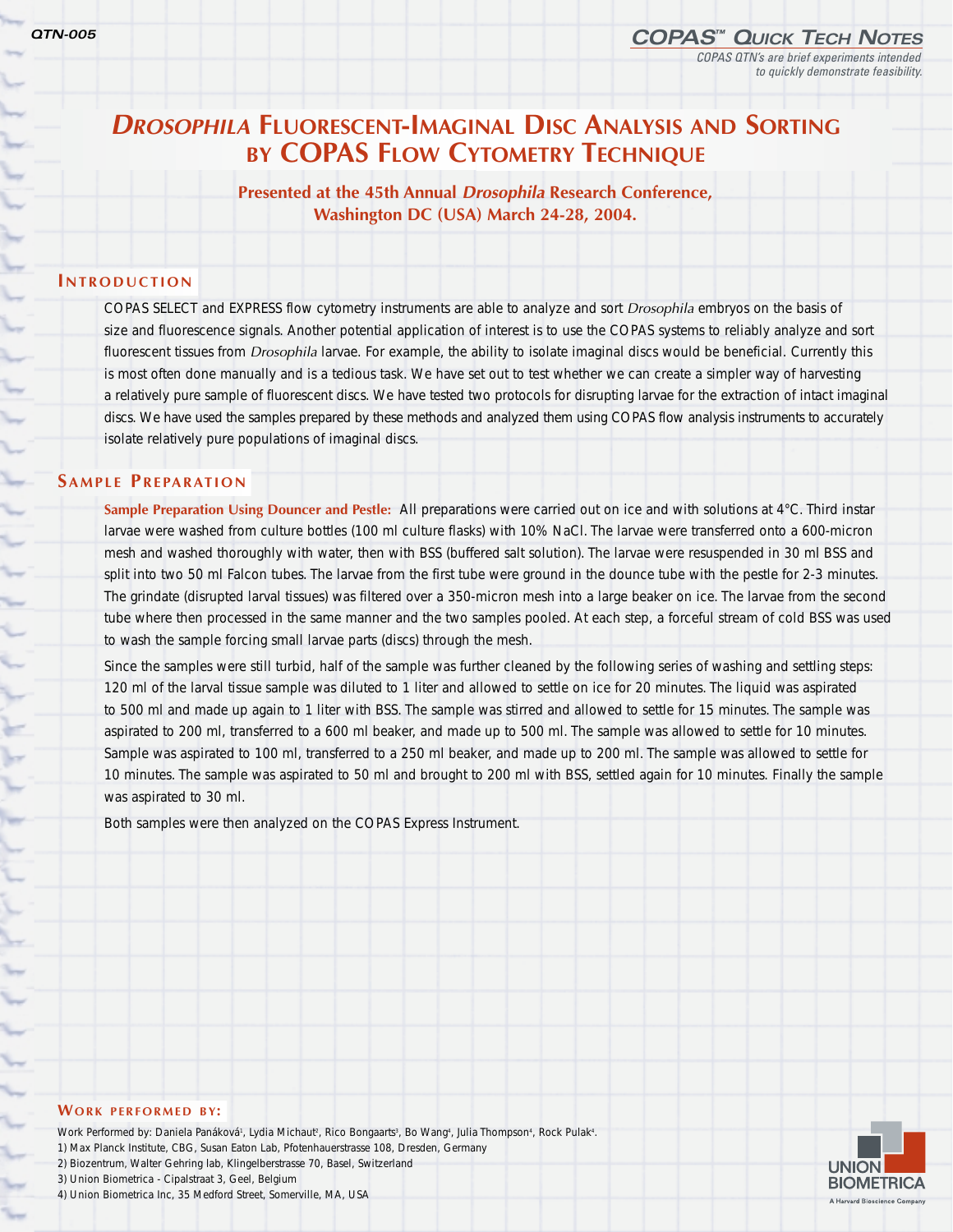

*Figure 1: Tools used to carry out preparations using dounce tube and pestle.*

**Sample Preparation Using "Chopping" and "Pasta" Machine:** For this test of sorting imaginal discs prepared by a combination of chopping and a "pasta machine", the strain we used contained GFP-labeled eye discs (SoGFP # 46, 2nd chromosome and SoGFP # 43, 3rd chromosome, provided by Lydia Michaut). Third instar larvae were collected on a 279 µm screen to wash away food and other debris. The larvae were then transferred using cold Ringer's to a Petri dish. The sample was cleaned of further contaminants (pupa or carcasses) and the larvae were sliced, roughly, with either a razor or "chopper machine", to break open the cuticle. The broken larvae were then processed twice through the pasta machine on a very fine setting (using a feeler gauge the separation between rollers was between about 0.152 mm to 0.254 mm) to separate the internal tissue from the cuticle. The Wolfner pasta machine was provided by Steve Russell, University of Cambridge, UK. This sample was collected in a beaker and filtered, in sequence, first through a 279 µm and and then through a 198 µm mesh. At each step, a forceful stream of cold Ringer's was used to wash the sample forcing small larvae parts (discs) through the mesh. The tissue containing flow-through was then collected on 70 µm cell strainers and transferred to a Ringer's soaked 50 ml falcon tube. Using cold Ringer's the volume was brought up to 40 ml and the disc tissues were allowed to settle to the bottom for twenty minutes at 4°C. The top portion was removed and discarded and once or twice more times the volume was brought up and discs were allowed to settle. After the final removal of floating debris the sample was ready for sorting and analysis by the COPAS Select.

Purification of fluorescent imaginal discs on the COPAS Select was achieved using a two step procedure – first, enrichment for the fluorescent discs by setting the sort trigger on green fluorescence and a subsequent second sort using extinction as the sort trigger to separate disc from non-disc material.



*Figure 2: Tools used to carry out preparations using chopper (or pasta) machine.*

### **RESULTS :**

**The results from the samples prepared using the douncer and pestle are as follows:** The percentage of positive selected events in the first sample was 29% at a speed of processing 1-3 events per second. Sort results showed that 30% of the events were labeled discs. Number of discs and contaminating objects collected were determined using a stereomicroscope. This low purity is due to the fact that fluorescent parts of gut and salivary gland are present in this strain. In the second sample the concentration of positive events had increased to 32%. A recovery loss of almost 50% of positive events by the settling steps was calculated based on the comparison of the two samples. However, from this sample further purified by a series of settling steps, 80% of the collected events were discs. This indicated that the settling steps eliminated most of the contaminating events sorted in the first sample.

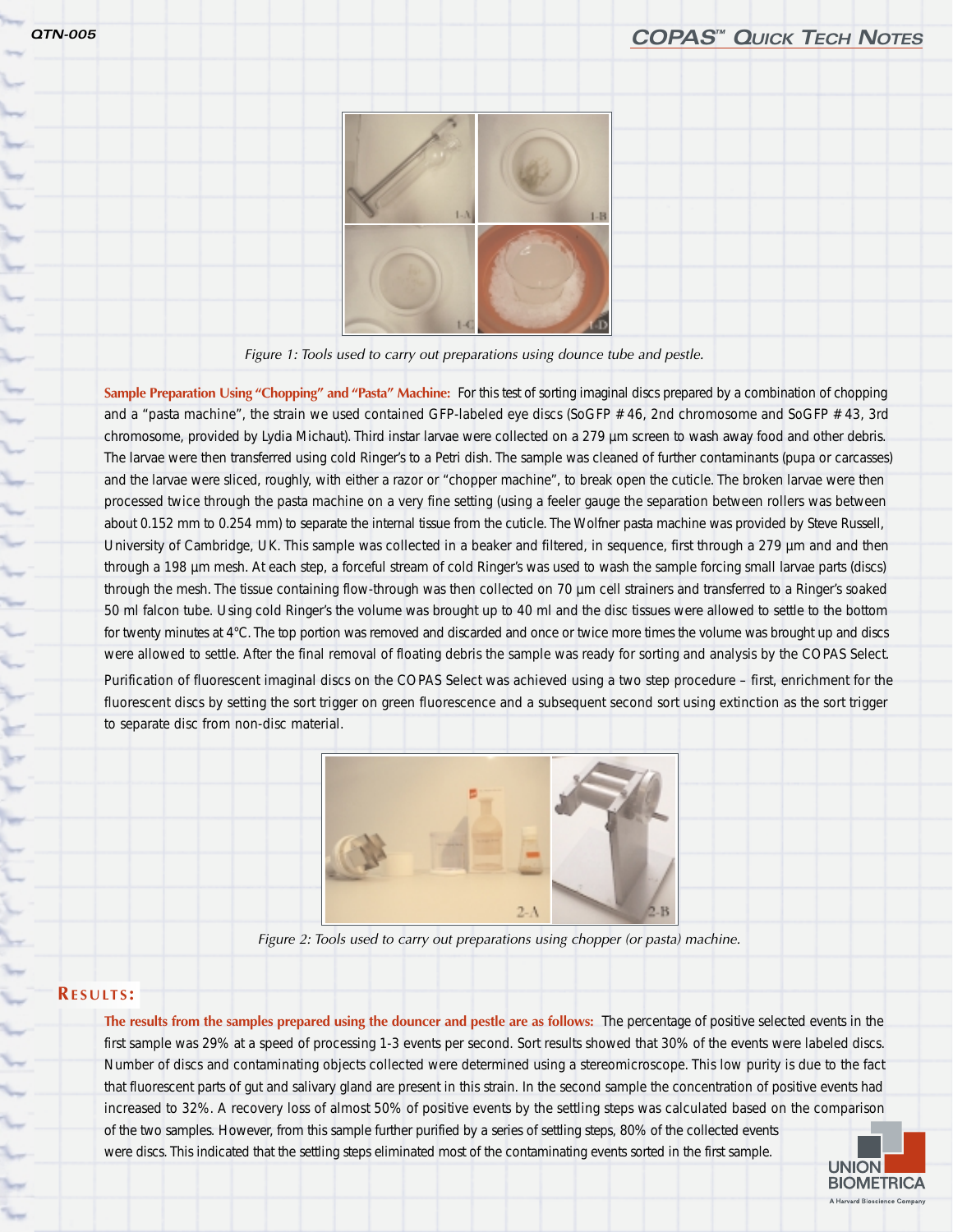# *QTN-005 COPAS™ QUICK TECH NOTES*





*Figure 3: Screen capture of COPAS software screen showing results of first sample run.*

*Figure 4: The imaginal discs remain intact as shown in the image of a wing-disc after collection. The color is inverted since the GFP on the black background is difficult to see. The darker right side is GFP positive.*

*Figure 5: Image of imaginal eye disc from SoGFP #46 expressing GFP.*

**The results from the samples prepared using the "Chopping" and "Pasta" Machine are as follows:** We performed seven tests involving the collection of 100 objects per run. The number of discs and number of contaminating objects per 100 objects collected were determined using a stereo-microscope. Total number of discs dispensed was 554 or about 79% purity (554/700). There were a total of 92 discs counted in the waste container after these sorts. Taken together, 646 imaginal discs passed through the flow cell from the prepared sample containing imaginal discs. This indicates that about 85% of the all imaginal discs were sorted (554/646). From the original two preparations we estimate that about 12% of all discs were recovered. In two experiments that started with 6000 embryos (two eye discs per embryo or a total of 12,000 discs), we collected 1869 fluorescent objects. We estimate that 79% of these sorted objects are eye discs.



*Figure 6: Screen capture of COPAS software screen showing first step enrichment – trigger on green fluorescence.*



*Figure 7: Screen capture showing second step purification – trigger on extincting.*

# **C ONCLUSION**

Using the COPAS Select or Express for analysis and sorting on the basis of fluorescence allows for greatly enriched fluorescent imaginal discs preparation from a crude tissue sample from *Drosophila* larvae. In one experiment, using a dounce tube and pestle, the yield of the sorting was 11% of the total events. The strain (engal4;UAS::GFPgpi, provided by Daniela Panakova) expressed GFP